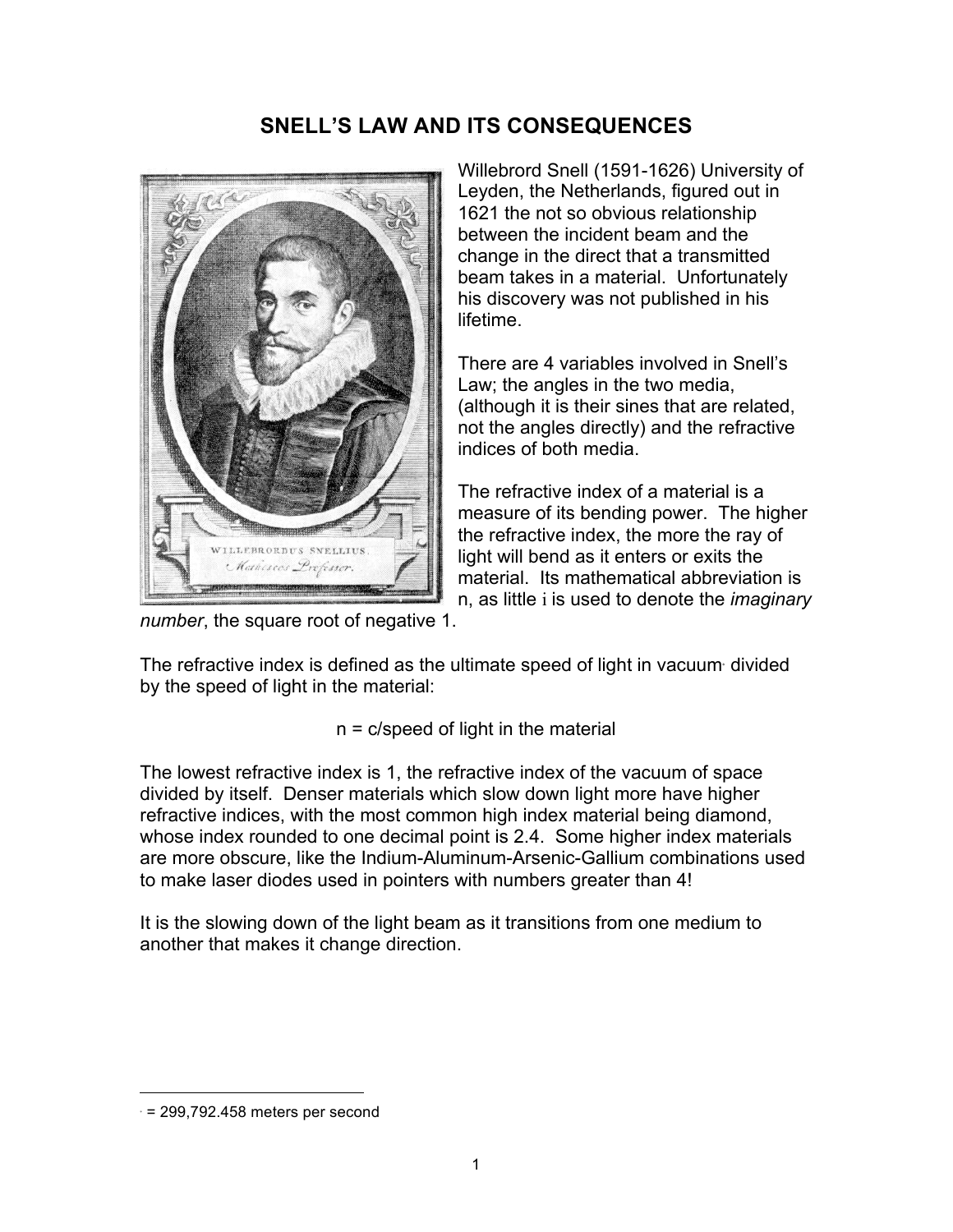Snell's Law of Refraction can be written in a variety of ways, but an easy to understand form is:

 $n_1$  x sin  $\theta_1$  =  $n_2$  x sin  $\theta_2$ 

Usually three of the variables are given and you need to find the fourth. The n's, the refractive index of a material, are usually found in a database. It is a huge one, as every different transparent medium has a family of different refractive indices for every wavelength in the rainbow! See the penultimate page in the Postscript for this Unit for a selected table of them.

The first set of figures show the relative distances traveled by light in equal amounts of time in air and a denser transparent medium. Rounding the speed of light in air to 300,000 km/sec, it then travels 3 cm in 100 picoseconds in air. When it is incident to the second medium along the normal (meaning at a right angle) no bending takes place, just retardation in rate, so it travels less distance in the same length of time. This is shown to scale in the drawing below.

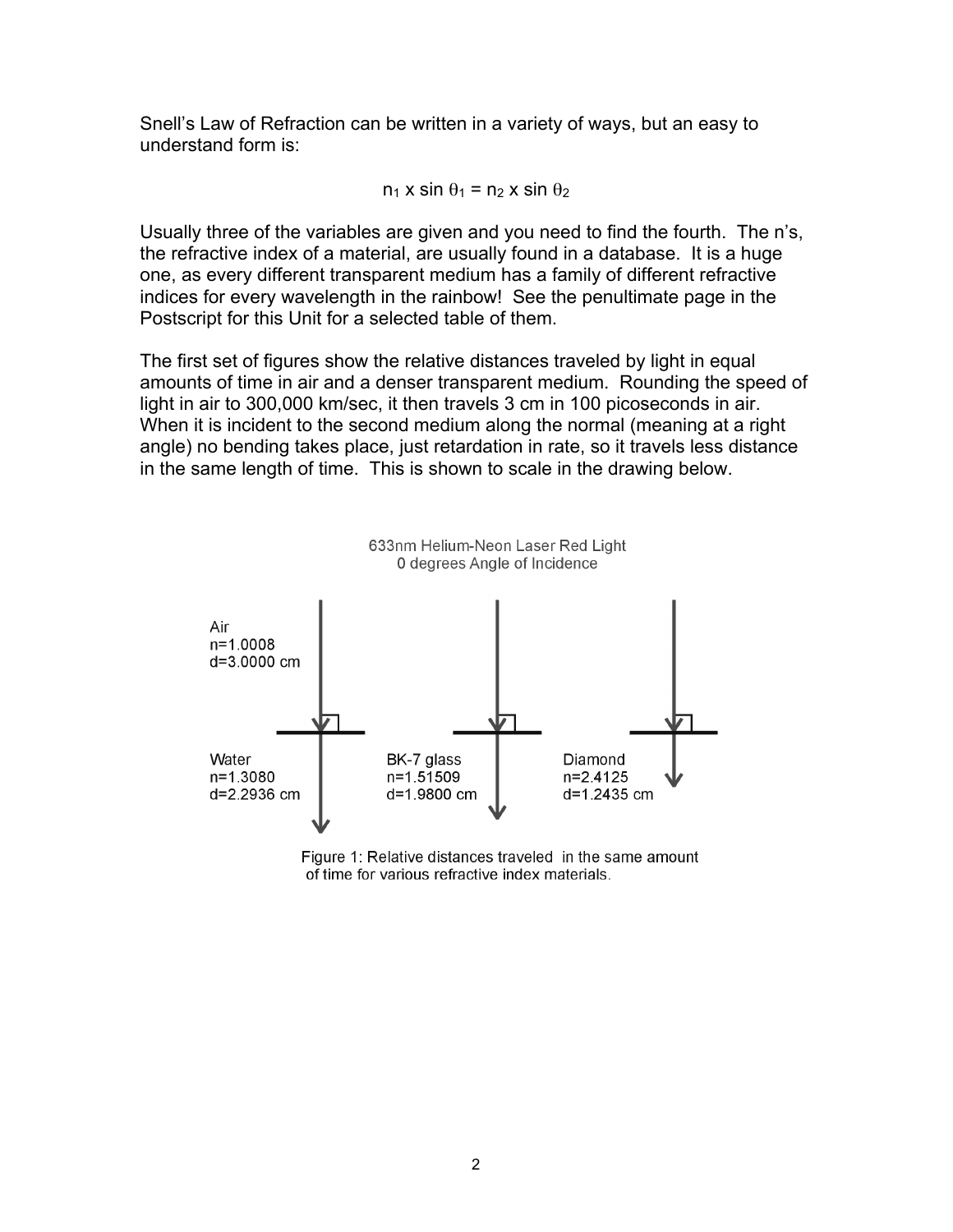When the beam is incident at angles other than 0°, bending takes place as the ray slows down due to the higher refractive index. Below are examples of the refraction for the three materials on the previous page, as the angle of incidence increases by 15 ° in each example. (The relative distances traveled in the same length of time are preserved.)



Figure 2: Interior Angles of Refraction for 15° Exterior Angle of Incidence.



633nm Helium-Neon Laser Red Light

Figure 3: Interior Angles of Refraction for 30° Exterior Angle of Incidence.